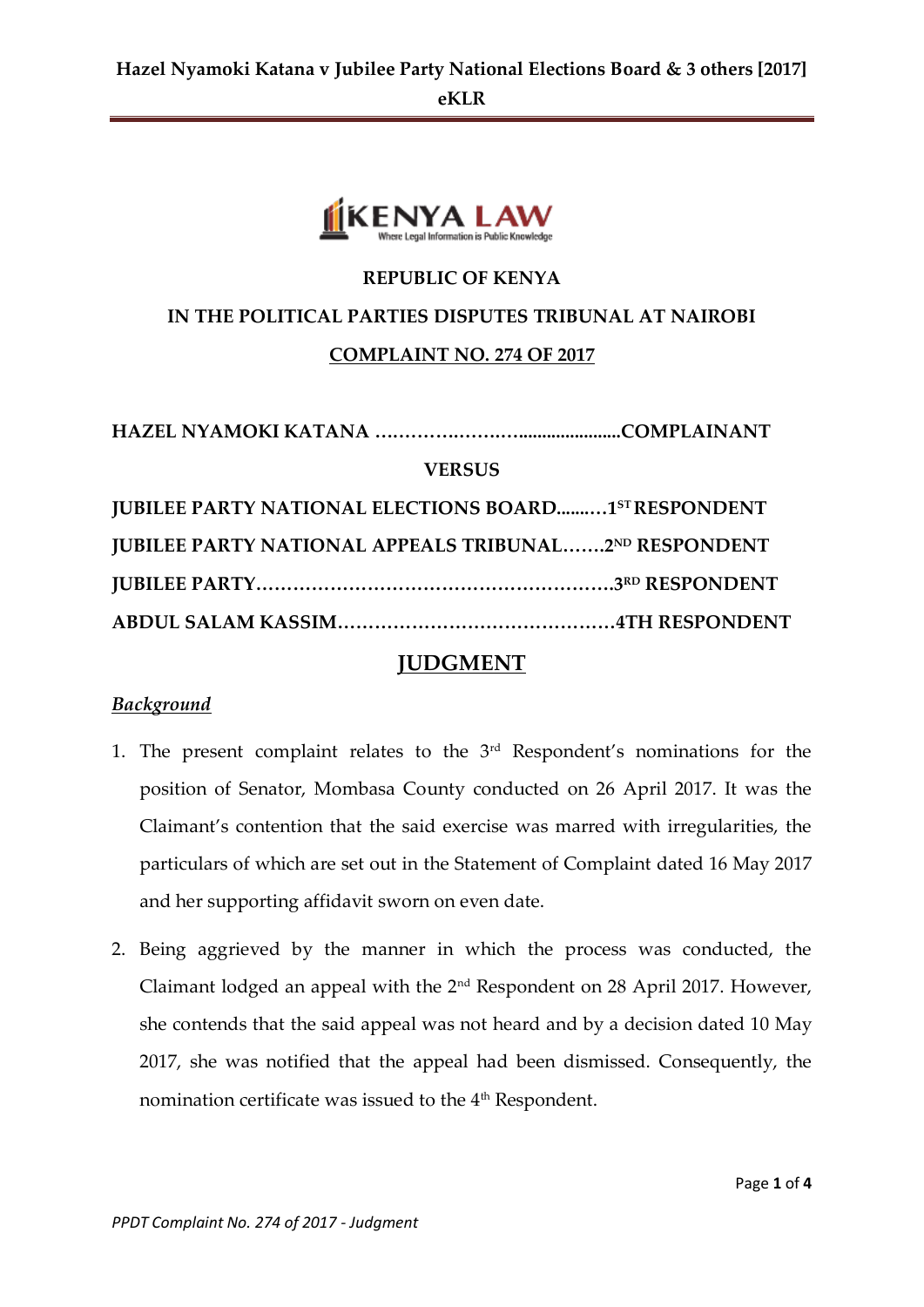## **Hazel Nyamoki Katana v Jubilee Party National Elections Board & 3 others [2017] eKLR**

- 3. In response, the 4<sup>th</sup> Respondent filed Grounds of Opposition dated 19 May 2017 and a Replying Affidavit sworn on even date contending that the application was grossly defective and premised on the wrong provisions of the law. It was the 4th Respondent's position that the Claimant had failed to disclose the results of the said nomination exercise and as such, she was not entitled to the prayers sought on the basis of material non-disclosure. He further contended that the Complainant was not keen on prosecuting the appeal at the National Appeal's Tribunal and therefore the suit was an abuse of the court process. He prayed that the application be dismissed with costs.
- 4. At the hearing of the matter on 19 May 2017, counsel for the  $1<sup>st</sup>$  to  $3<sup>rd</sup>$  Respondent indicated that they would be conceding to the application and that they would not be filing any papers. It was indicated that the  $1<sup>st</sup>$  to  $3<sup>rd</sup>$  Respondents would be settling the matter with the Claimant in the following terms:
	- a. That the issuance of a nomination certificate to the 4<sup>th</sup> Respondent be nullified;
	- b. That the Appeal be referred back to the  $3<sup>rd</sup>$  Respondent to determine the party's candidate for Senator, Mombasa County in accordance with the Respondent's constitution and nomination rules
	- c. Each party to bear its own costs.
- 5. The  $4<sup>th</sup>$  Respondent contended that the Claimant and the  $1<sup>st</sup>$  to  $3<sup>rd</sup>$  Respondents were colluding against him. The parties were directed to file their written consent on 20 May 2017.
- 6. On 22 May 2017, a consent recorded between the Claimant and the  $1^{\text{st}}$  to  $3^{\text{rd}}$ Respondents on 20 May 2017 was filed, wherein it was conceded that the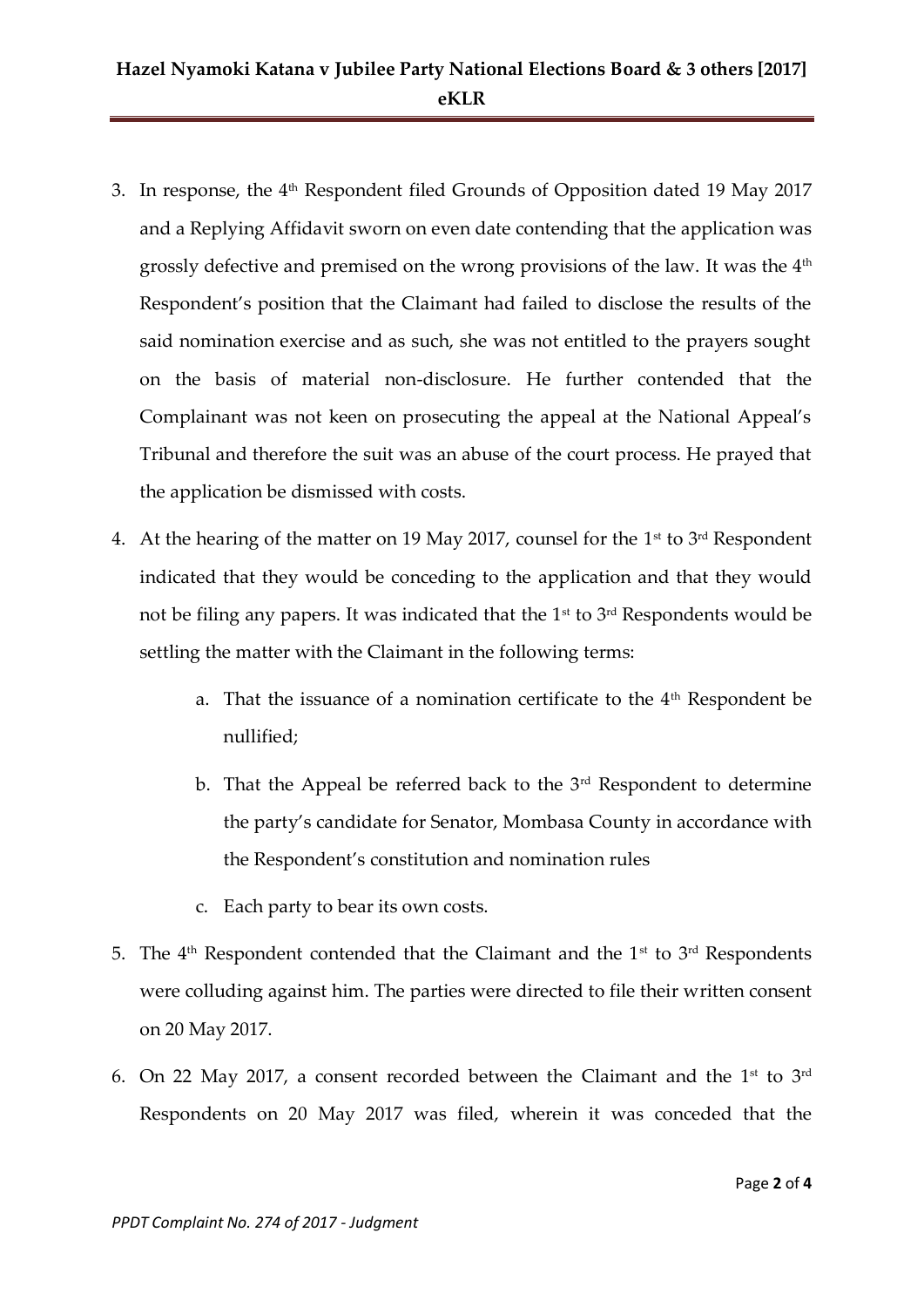Complainant was not given sufficient notice of the hearing of the appeal before the IDRM. The consent was drafted in the following terms:

- a. The said Appeal challenging the nomination of the 4<sup>th</sup> Respondent be and is referred back to the 3rd Respondent for determination within 48 hours in accordance with the 3<sup>rd</sup> Respondent's constitution and nomination rules.
- b. The Nomination Certificate issued by the  $3<sup>rd</sup>$  Respondent to the  $4<sup>th</sup>$ Respondent and submission of the Respondent's name to the Independent Electoral and Boundaries Commission be and is hereby suspended pending the outcome of the said determination in (a) above.
- c. Parties shall bear their own costs.
- 7. When the matter came up for hearing on 25 May 2017, the consent was amended to include the 4<sup>th</sup> Respondent as follows:
	- a. The application and complaint dated 16 May 2017 be and is hereby settled as between the Complainant and the  $1<sup>st</sup>$  to  $3<sup>rd</sup>$  Respondents in the following terms:
	- a. Issuance of nomination certificate to the  $4<sup>th</sup>$  Respondent be nullified.
	- b. Appeal be referred back to the 3rd Respondent to determine the party's candidate for Senator, Mombasa County in accordance with the Respondent's constitution and nomination rules. Notice of the IDRM date and time be issued to the 4<sup>th</sup> Respondent before embarking on the same.
	- c. Each party bears its own costs.

Orders accordingly.